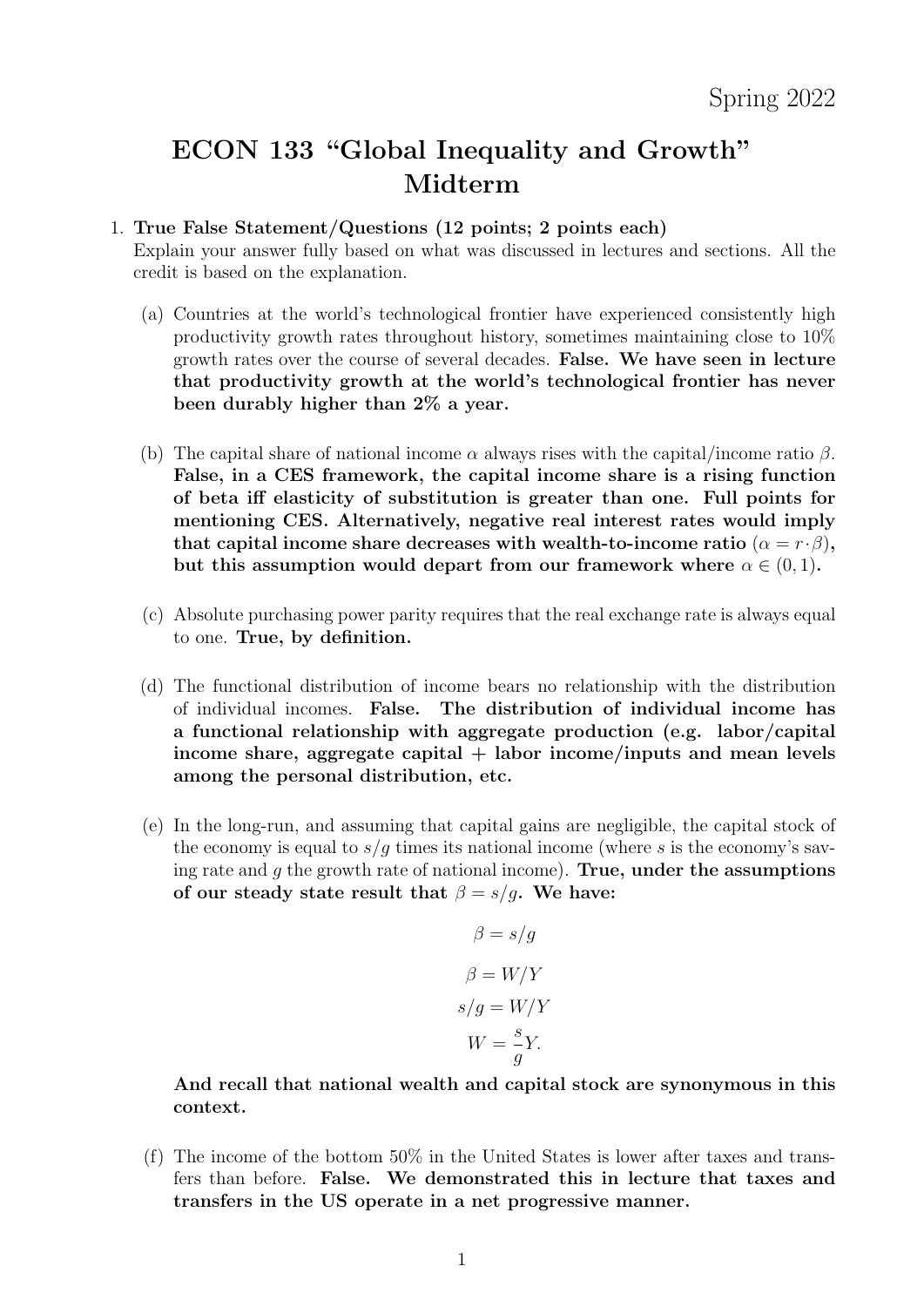## 2. (14 points)

Consider an economy where national income is distributed as follows: the bottom 50% earns 10% of total national income, the middle 40% (from the 50th to the 90th percentile) earns 40%, and the top 10% earns 50%. Moreover, assume that within each of these groups, income is equally distributed.

## Part 1:

- (a) Graph the Lorenz curve and the line of perfect equality. Clearly label each axis (2 points). Points awarded for a correctly drawn Lorenz curve.
- (b) Show that in this economy, the Gini coefficient is equal to 0.56. Clearly explain your computation (3 points). Calculate the Gini coefficient by subtracting two time the area under the Lorenz curve from one.  $G = .56$ .
- (c) Suppose now that there is inequality within groups, and each group's shares remain constant. Illustrate in the graph how the new Lorenz curve would look like. Is the Gini coefficient higher or lower? (1 point). The Lorenz curve should now have a curved line (and not be piecewise linear), intersecting the original Lorenz curve at the points separating the different groups. Inequality is higher.
- (d) Assuming that you have all the information required to compute either coefficient, which measure do you prefer to quantify inequality: the Gini coefficient or top income shares (e.g., the share of income earned by the top 10%)? Why? This is an open question and credit fully depends on the coherence of the answer. (2 points) In principle either one, but we discussed in class how the Gini coefficient doesn't have a straightforward interpretation in of itself—it typicalyl needs to be compared with other values, whereas income shares have a straightforward interpretation. Gini might be used more commonly. Also, the Gini coefficient speaks to the entirety of the distribution, and income shares only look at a portion, by definition.

*Part 2:* Suppose that the average per capita income in this economy is \$20,000. Remember that national income is distributed as follows: the bottom 50% earns 10%, the middle  $40\%$  earns  $40\%$ , and the top  $10\%$  earns  $50\%$  of total income.

- (e) What is the average income of each group? Clearly explain your computation. (2 points) Average income of percentile group  $i =$  income share of i divided by population share of i, times overall average income. 1)  $.1/.5*$  20k = 4000, 2)  $.4/.4*20k = 20k, 3) .5*/.1 = 100k.$
- (f) Suppose that the top of the distribution (i.e., above the 90th percentile) can be characterized by a Pareto coefficient of 1.5. What is the inverted Pareto coefficient in this economy? (1 points) **b** =  $a/(a-1)$ . **b** = 1.5  $/(1.5-1) = 3$
- (g) Assume that the threshold income to belong to the top  $1\%$  is \$200,000. What is the income share of the top 1%? (Hint: you need to calculate the average income of the top 1%). (3 points) Average income of top  $1\%$  = inverted pareto coefficient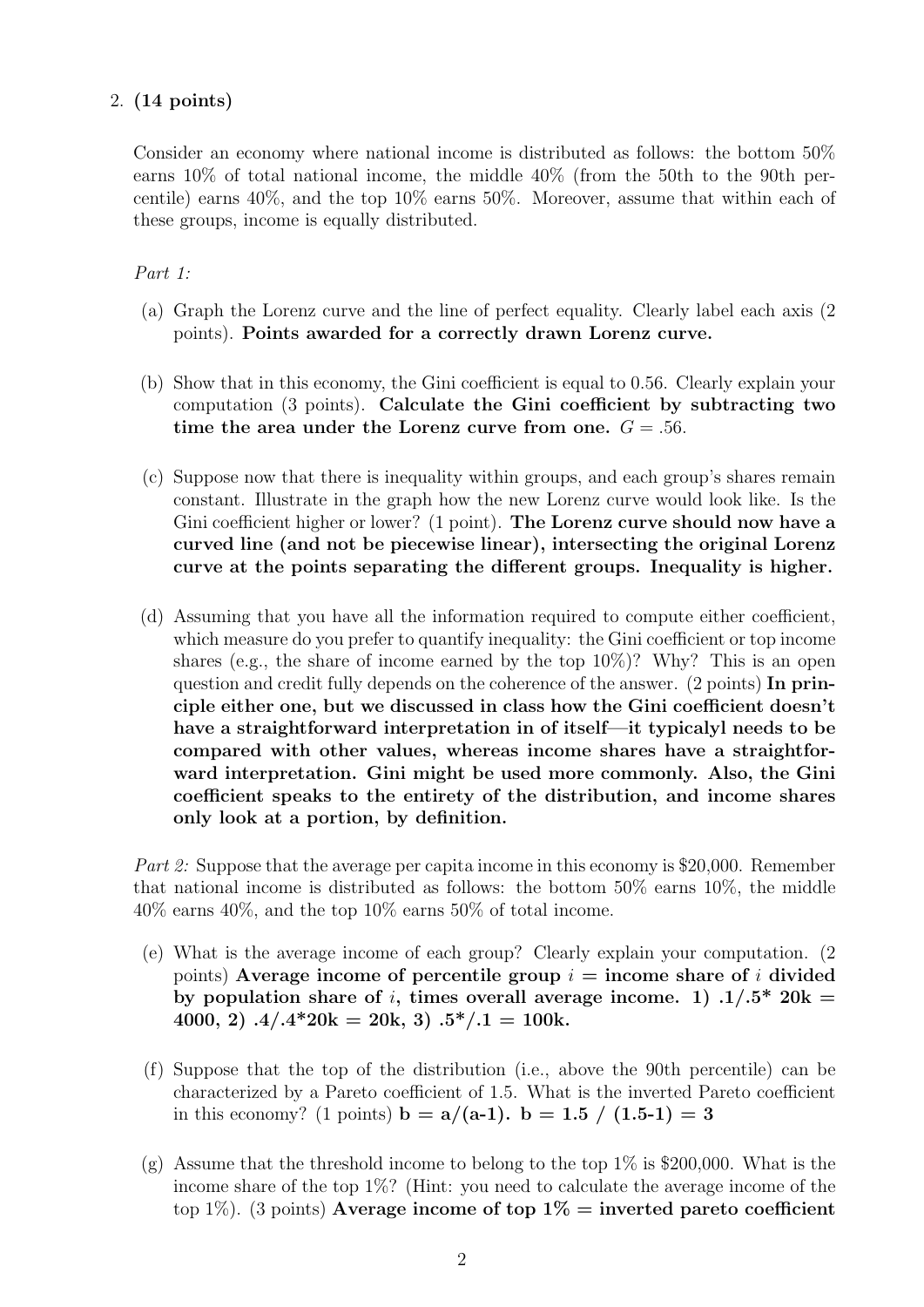\* income threshold =  $3 * 200k = 600k$ .

Income share of top 1%

- $=$  Total inc. of top 1% divided by total income
- $=$  (Avg inc. of top 1% times pop. of top 1%) / (Avg inc. \* total pop.)
- $=$  (Average inc. of top 1 /(Average income) \* pop. share of top 1%
- $= 600k/20k * .01 = .3$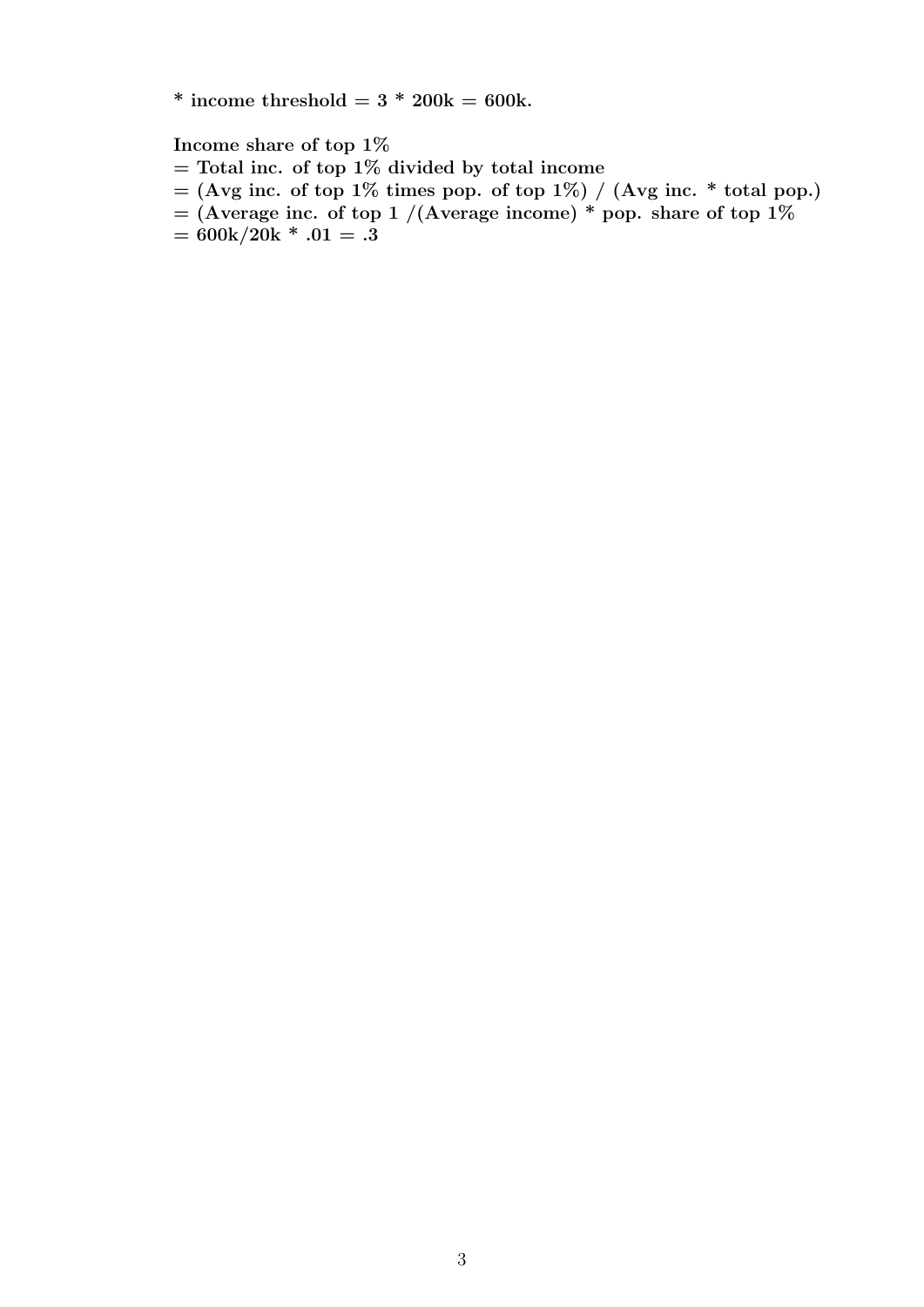#### 3. Exercise 3 (8 points)

Assume there are two countries in the world, A and B, with four persons in each country. The income of people in country A and B is given, respectively, by:

$$
A = \{5, 15, 65, 75\}
$$
  

$$
B = \{10, 20, 30, 60\}
$$

(a) For each country separately, compute the income share of the bottom 50%. Then, compute the income share of the global top 25% For country A: bottom50 = 12.5%. For country B: bottom50 =  $25\%$ . The global top 25\% income share is  $(65 + 75) / (160 + 120) = .5$ 

Now we want to compute the counterfactual global top 25% income share if the the two countries had the same average income.

- (b) First, compute the average income of each country. The average income of country A is 40. The average income of country B is 30.
- (c) Modify the income distribution of B so that average income in B is equal to average income in A, while preserving the distribution of income in B. (Hint: adjust the incomes of country B by the ratio of average income between countries). Give the resulting distribution of B as your answer. The ratio of average income is 4/3. Multiply incomes in country B by this proportion:

$$
{13.\overline{3}, 26.\overline{6}, 40, 80}.
$$

(d) Aggregate the resulting B distribution and the original A distribution to obtain the counterfactual global top 25% income share if the the two countries had the same average income ("within-country component" of inequality). What does this result imply regarding the relative importance of between-country inequality versus withincountry inequality in determining overall global inequality? Now, The global top 25% income share is  $(80 + 75) / (160 + 160) \approx .484$ . It is only slightly lower than the true distribution. This means that within-country inequality is much more important than between-country inequality.